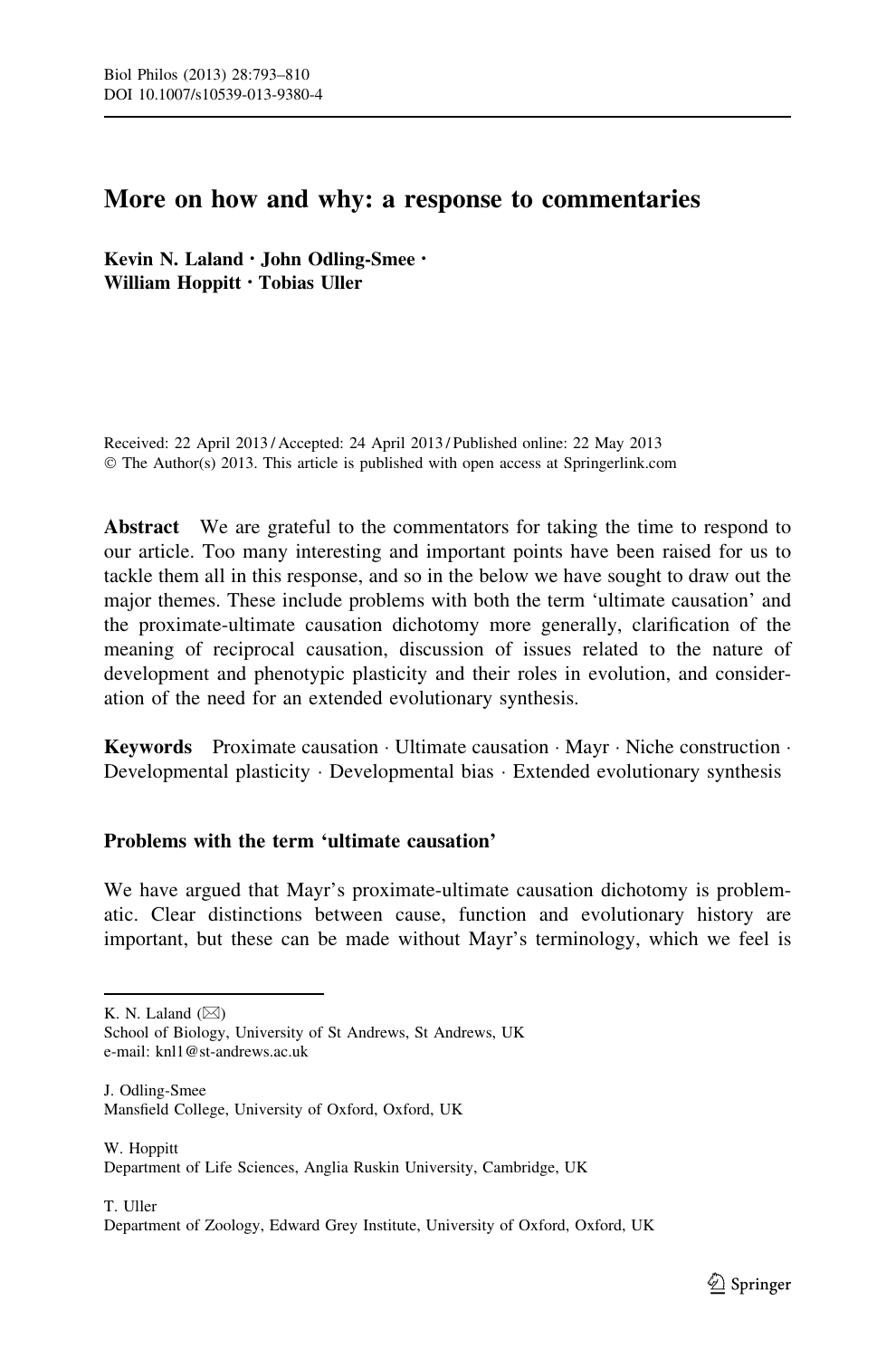ambiguous, dated, divisive and discourages full consideration of the role of development in evolution.

That current use of the term 'ultimate causation' is confused is beautifully illustrated by the commentaries. For Dickins and Barton ultimate causation ''is the exposure of function". Gardner writes that "Mayr gave a firmly historical interpretation of ultimate explanations'' (but then takes issue with this, and recasts ultimate causation as "adaptive rationale"). Watt reads it as evolutionary *history* (but claims it ''morphs into'' mechanism). Calcott views proximate-ultimate as ''a false dichotomy'', whilst for Haig it has different meanings depending on whether one is critic or advocate, Mayr himself or modern user. The two commentaries that defend ''ultimate causation'', do not agree on what it is. Dickins and Barton believe ''ultimate accounts…potentially include…selectively neutral traits spread by genetic drift'', whilst Gardner writes that it is ''incorrect'' to allow random drift to form the basis of ultimate explanations. Haig admits Mayr was ''not particularly clear'', Gardner characterizes him as ''sloppy'', and cites Ariew who describes Mayr ''unclear in his own mind''. This confusion has been a feature of the literature since 1961, with various authors interpreting Mayr's ''ultimate causation'' as evolutionary history (Beatty [1994;](#page-15-0) Dewsbury [1999;](#page-15-0) Ariew [2003;](#page-15-0) Amundson [2005\)](#page-15-0), as function (Francis [1990;](#page-15-0) Hogan [1994](#page-16-0); Scott-Phillips et al. [2011\)](#page-17-0) and as both (Sherman [1988;](#page-17-0) MacDougall-Shackleton [2011\)](#page-16-0). No wonder Ariew ([2003](#page-15-0), p. 553) asks ''Why don't people get it?''.

The answer to Ariew's question is straight-forward. The term ''ultimate causation'', when presented as an answer to Mayr's ''why?'' question, is inherently ambiguous. "Why?" implies *function*—what is the character for? Thus in discussing ultimate causes, Mayr [\(1974](#page-16-0), p. 108) writes:

It is necessary for the completion of a causal analysis to ask for any feature, why it exists, that is what its function and role in the life of the particular organism is.

Yet functions are not causes. Functions are descriptions of what characters are fashioned to do. The bird migrates *in order to* get better access to food or mates, but, as many previous researchers have pointed out, the outcome of a behavior cannot determine its occurrence (Francis [1990](#page-15-0); Hogan [1994;](#page-16-0) Ariew [2003;](#page-15-0) Thierry [2005\)](#page-17-0). Rather, historical events have led to the evolution of proximate causes of the migratory behaviour by selecting for heritable variation that predisposes birds to respond to appropriate cues with migration. Hence, the use of ''cause'' in ''ultimate cause'' implies that it is evolutionary history that Mayr has in mind, and other statements of Mayr's back this up:

These are causes that have a history and that have been incorporated into the system through many thousands of generations of natural selection ([1961,](#page-16-0) p. 1503)

Ultimate causation means a causation responsible for the shaping of the genetic program (Mayr [1993](#page-16-0), p. 94).

Gardner criticizes our ''literal reading of Mayr'', implying that we have misunderstood Mayr's intent. This is untenable, both because Mayr [\(1961](#page-16-0), [1974,](#page-16-0) [1993](#page-16-0)) reiterated his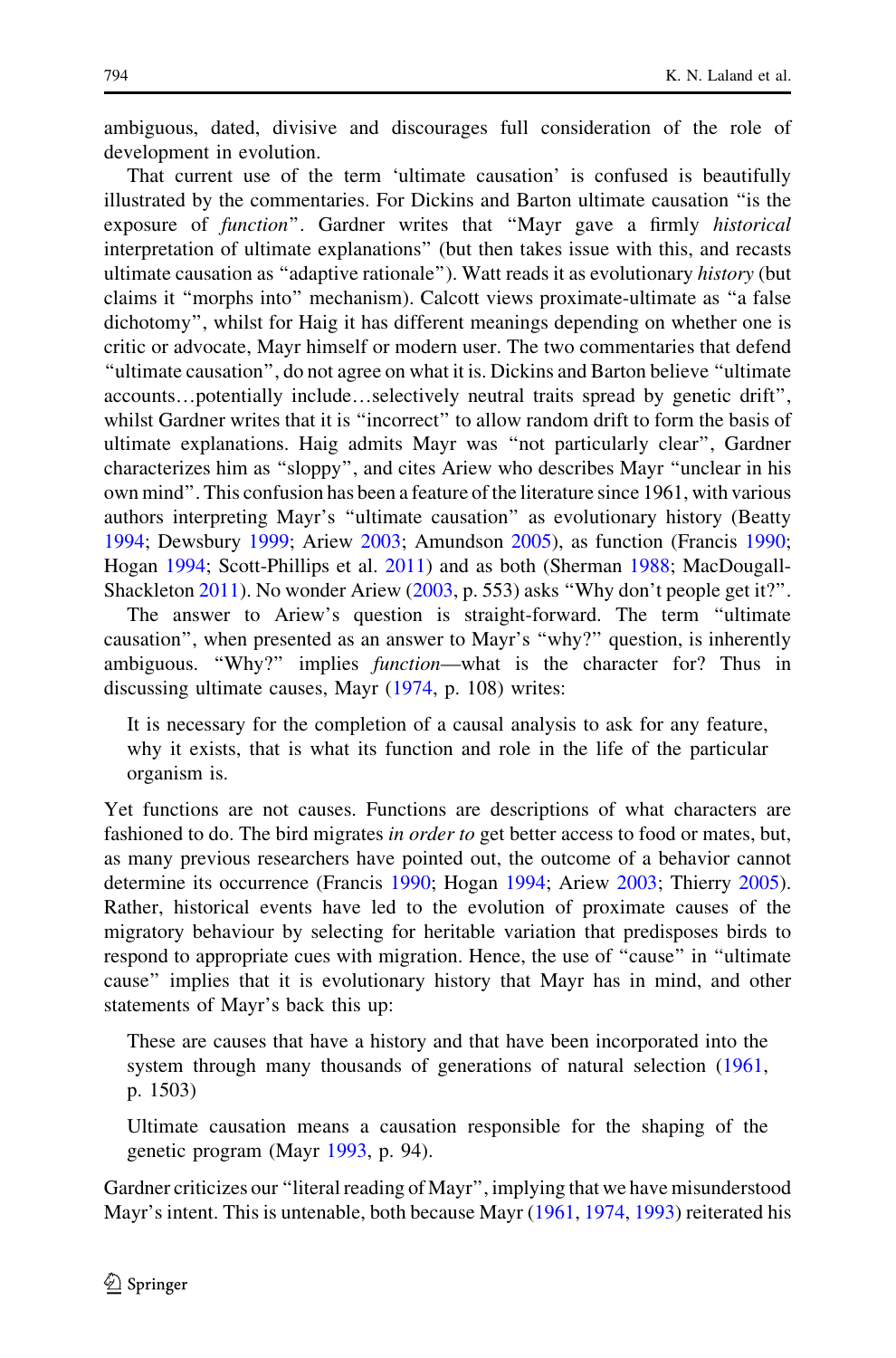stance over four decades, and because countless other commentators, including Watt, Haig, Beatty ([1994\)](#page-15-0), Dewsbury [\(1999](#page-15-0)), Ariew ([2003\)](#page-15-0), Thierry [\(2005](#page-17-0)), Amundson [\(2005](#page-15-0)), and others, endorse our reading. It is widely acknowledged that Mayr was ambiguous over the meaning of ultimate causation, and the resulting literature is confused as a consequence. Although Haig portrays us as suggesting Mayr uses ultimate in the historical rather than functional sense, we have always read Mayr as suggesting both. Mayr sees function and evolutionary history as connected, and indeed they are, as is ably illustrated by Gardner. However, unlike Gardner, we believe that problems often result from this stance, since natural selection of genetic variation is neither the only, nor a complete, explanation of the origin and evolution of (apparent) design. Linking function and evolution in a single term has had the unfortunate consequence of constraining the explanations that can be given for design features. It was for that reason that we endorsed Tinbergen's ([1963\)](#page-17-0) four questions as "superior to Mayr's…[because it]…clearly delineates function and evolutionary history'' (Laland et al. [2012](#page-16-0)).

Gardner criticizes us for invoking other evolutionary processes (e.g. drift) as part of ultimate explanations, but his attribution of this ''error'' to our reciprocal causation stance is obviously not correct, since Dickins and Barton, who reject our position, make the same ''error''. Given his emphasis on historical explanations, Mayr invites readers to conceive of a broader notion of ''ultimate cause'' than one tied to design, and characters brought to fixation through drift have an evolutionary cause too. Gardner quotes Ariew ([2003\)](#page-15-0) as saying: ''it is difficult to imagine anyone accepting, say, genetic drift as a species of ultimate explanation''. In fact, the first part of Ariew's sentence is actually a rejection of the term ''ultimate explanation'' (Ariew also rejects ''ultimate cause''). Ariew recommends that these terms be replaced by ''evolutionary explanation'' since migration, mutation, recombination and drift ''should be included as part of the conception that undergirds 'ultimate' explanations.'' We can all agree that if the term 'ultimate explanations' is restricted to those characters exhibiting design then it is unlikely drift can explain them. Gardner's complaint is with how Mayr cast ''ultimate causes'' and not with the accuracy of our portrayal of Mayr.

Given the confusion that ''ultimate causation'' now engenders, Haig recommends that the term be abandoned. We applaud this suggestion. There are perfectly adequate alternative terms that can be used to discuss these issues with far greater clarity (e.g. function, mechanism, evolutionary history). Haig follows many commentators in suggesting that Mayr coined the term ''ultimate'' causation at least partly for political reasons: ''ultimate valorizes the evolutionary over the merely proximate''. Such valorization, if it were ever justified, has clearly become counterproductive.

#### What aspects of proximate-ultimate causation should be rejected?

We have stressed that ''Mayr's concern that proximate and ultimate explanations should not be confused as alternatives remains valid and valuable'' (Laland et al. [2012\)](#page-16-0) and that ''biologists will always require different answers to how and why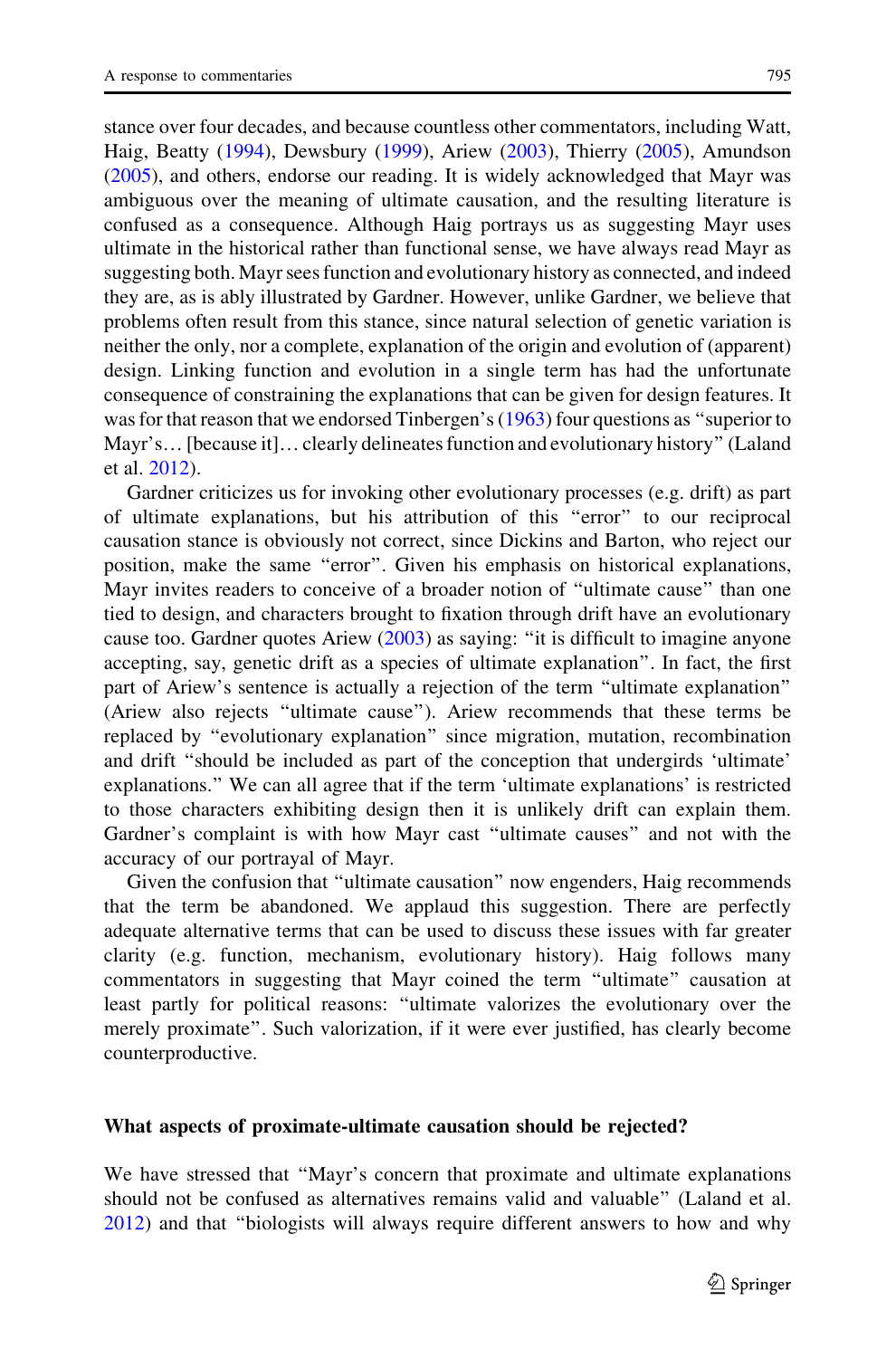questions'' (Laland et al. [2011,](#page-16-0) p. 1516). In spite of this, both Dickins and Barton and Gardner interpret our message as a rejection of the value of distinguishing between proximate causes, function, and evolutionary history. Let us reiterate our position: we believe these distinctions are vital, including in cases where there is reciprocal causation, but that Mayr's language is a hindrance to clarity precisely because it wraps together function and evolutionary history.

Dickins and Barton and Gardner are at pains to demonstrate that it is possible to explain cases with selective feedback in terms of proximate-ultimate causation, but this is not contested. In describing sexual selection we ourselves wrote:

The ultimate explanation for the male trait is the prior existence of the female preference, proximately manifest in peahen mate-choice decisions (Laland et al. [2011](#page-16-0), p. 1512).

We believe that Dickins and Barton go too far with their suggestion that it is impossible to describe cases with selective feedback without recourse to 'proximate' and 'ultimate causation', or synonymous terms. As noted above, there are far better terms available that are less ambiguous and lack the dichotomy's baggage. Neither are such terms precise synonyms of ultimate causation, because the latter has multiple meanings. However, there are more substantive issues at stake than disagreements over terminology.

The point we were making with our sexual selection example was that such cases do not fit with Mayr's characterization of ontogenetic processes as solely proximate. Here, peahen preferences simultaneously act as (proximate) influences on matechoice decisions and as (ultimate) sources of selection on peacock plumage. We further suggested that cases of reciprocal causation are now known to be far more extensive than they appeared to be in 1961, such that the claim that ontogenetic processes are also relevant to evolutionary accounts is a general claim, rather than germane to special cases. Thus our rejection of the proximate-ultimate dichotomy is a repudiation of Mayr's equation of development with the solely proximate, and subsequent insistence that development is irrelevant to evolution.

Dickins and Barton seek to rewrite history by claiming that Mayr did not deny that development can affect evolution. Their position is at odds with all of the published historical analysis, which universally acknowledges Mayr's insistence of the irrelevance of development to evolution, particularly later in his career (Gottlieb [1992;](#page-16-0) Gould [2002;](#page-16-0) Amundson [2005;](#page-15-0) Winsor [2006;](#page-17-0) Gilbert and Epel [2009](#page-16-0)), and both Watt and Calcott endorse our position. One of the most authoritative sources is the philosopher and historian Ron Amundson [\(2005](#page-15-0)), who writes:

Mayr never gives a hint of how it would be possible to relate development to evolution without committing the proximate-ultimate fallacy, so it is hard to resist the conclusion that Mayr believes that the irrelevance of development to evolution follows directly from the distinction itself (p. 223).

Amundson ends his analysis by concluding that satisfactory integration of evolution and development may require the rejection of the proximate-ultimate dichotomy (and other restrictive dichotomous terms). Mayr's resistance to integrating evolution and development is well renowned. For instance, Mayr ([1963,](#page-16-0) p. 609) is famous for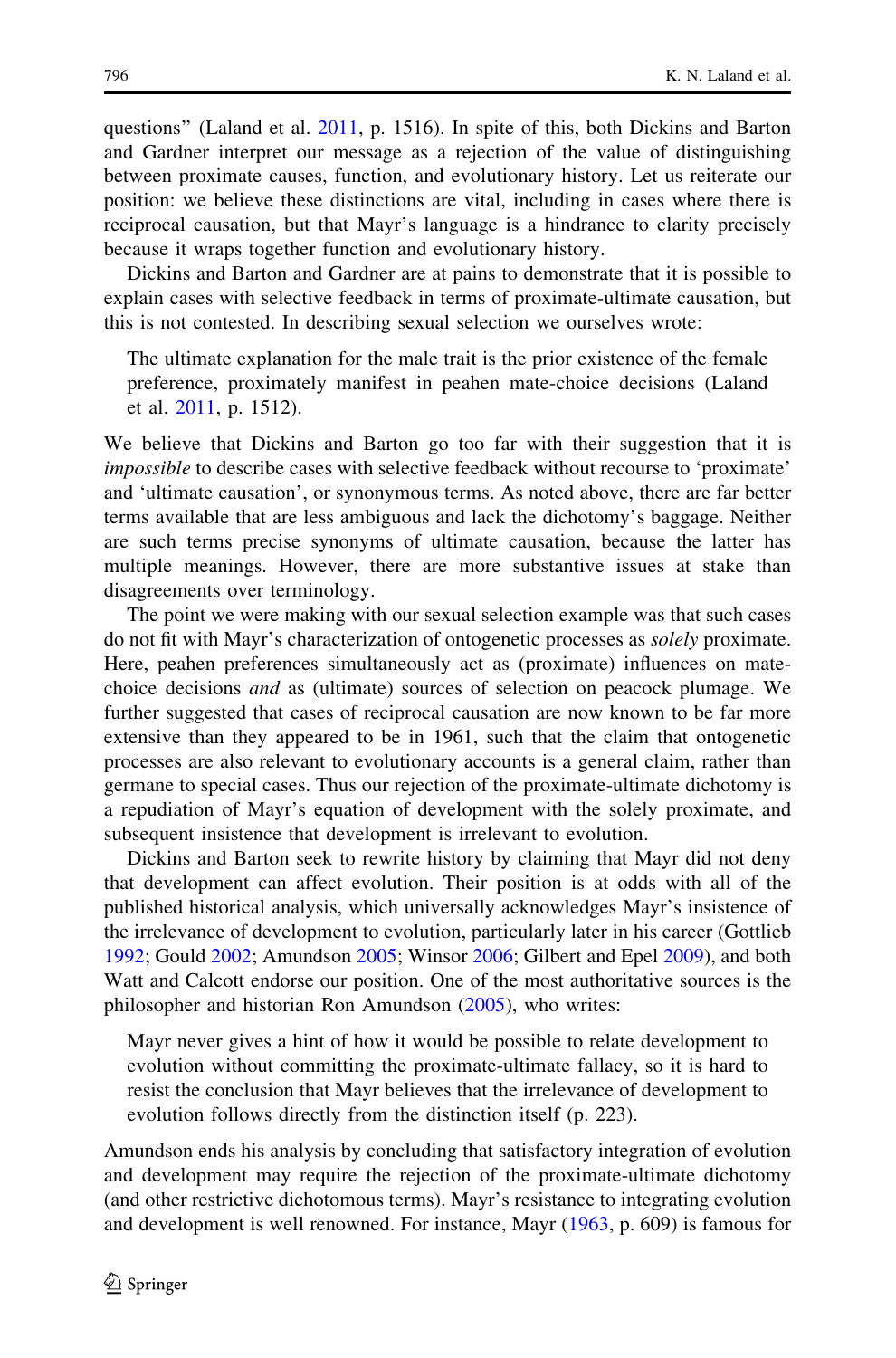asserting (wrongly, of course) that searching for homologous genes, or indeed other relevant features of development for evolution, would be futile (see Gould [2002,](#page-16-0) for discussion). Neither was Mayr alone in claiming evolution could, and should, be studied through population genetics alone. Dobzhansky [\(1951\)](#page-15-0), and most of the other leading evolutionary biologists, took the same line for much of their careers:

Evolution is a change in the genetic composition of populations. The study of mechanisms of evolution falls within the province of population genetics.

However, Mayr's position hindered the integration of evolution and development in a second, more-subtle, way too—by reinforcing the characterization of development as an unfolding of a genetic program (Gould [2002](#page-16-0); West-Eberhard [2003](#page-17-0); Amundson [2005\)](#page-15-0). This implied that knowledge of genotype and selective environment was sufficient to describe evolutionary change. Mayr's genetic ''program'' and "blueprint" metaphors are very much alive today, including in Dickins' writings (e.g. Dickins and Rahman [2012](#page-15-0)). We discuss the issues of how best to characterize development, and evolutionary biology's externalism (the view that the adaptations of organisms can be understood relative to the characteristics of external selective environments, Godfrey-Smith [1996](#page-16-0)), in detail below.

## How the proximate-ultimate causation dichotomy channels thinking

Gardner refrains from using the term 'ultimate causation', and instead speaks of 'ultimate explanations', presumably because he recognizes that this use of 'causation' would be dubious. Can any problems with the proximate-ultimate dichotomy be resolved merely by changing terms? Dickins and Barton maintain that since contemporary evolutionists know what they mean by proximate and ultimate explanations, there is no problem. We, of course, agree that much good work is done within the evolutionary sciences by recognizing that separate answers to how and why questions are needed, but the same good work could be done, and often is, using alternative terminology, without any of the negative ramifications of Mayr's framework. The primary problem with the proximate-ultimate dichotomy is not that it is ambiguous, but that it channels thinking, leading to the neglect of alternative hypotheses.

Gardner points to both a logical and a formal connection between function and a history of selection. We accept his argument, based on Grafen's ([2002\)](#page-16-0) mathematical analysis, that natural selection leads organisms to act as if maximizing their inclusive fitness. However, where strong adaptationism is coupled with genetic determinism and unidirectional models of causation it becomes problematical. It would be a mistake to assume that, because natural selection of genetic variation leads to design, that all semblance of design arises solely from natural selection of genetic variation. We foresee many characters that exhibit design features but are not biological adaptations (e.g. spandrels, exaptations, products of cultural evolution, as well as the appearance of design brought about through niche construction). Gould and Lewontin [\(1979](#page-16-0)) pointed out over three decades ago that features (e.g. spandrels) can possess design yet not be biological adaptations, and in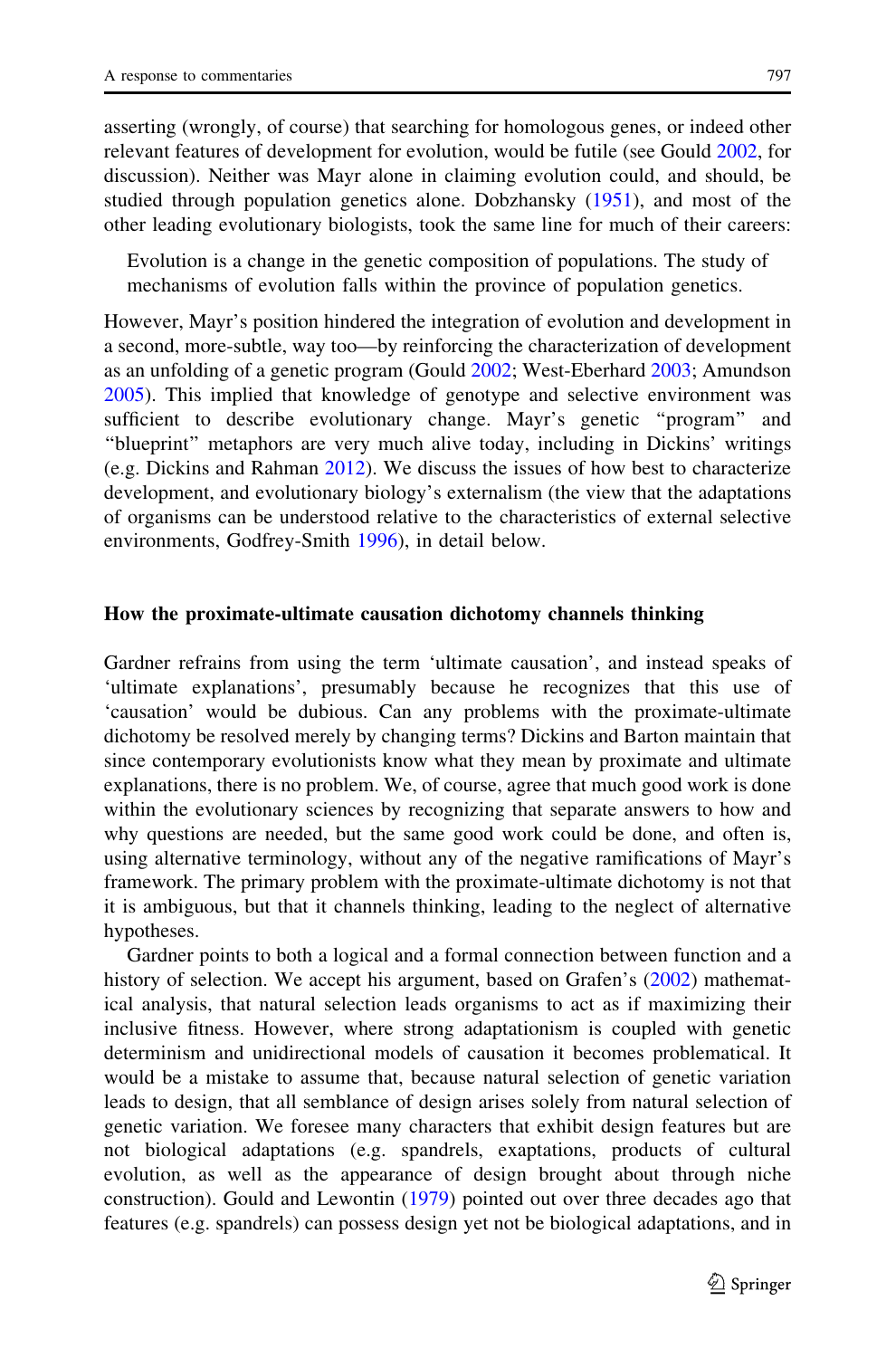spite of the progress made in the intervening period recent reviews have concluded ''even in the presence of both functional data and evidence for selection from DNA sequence data, it is still difficult to construct strong arguments in favor of adaptation'' (Nielsen [2009](#page-16-0), p. 2487), and ''the 'adaptive' designation may be premature and may lead to incorrect conclusions about the relationships between gene function and fitness'' (Barrett and Hoekstra [2011](#page-15-0), p. 767). Contrary to Gardner's claim, we do see value in adaptationist thinking within biology, for instance, as a useful vehicle for generating hypotheses; however, it becomes a problem if it leads researchers to fail to consider viable alternative hypotheses. For instance, we don't disagree with Gardner's defense of Fisher's modeling, but our point about Fisher's emphasis on adaptive genetic variation with small effects is that Fisher, like most mainstream evolutionary biology from the 1930s to the present, prematurely dismissed saltationist and developmental explanations for evolutionary change. Fisher did this entirely by assumption. For instance, he wrote of the ''logical case for rejecting the assumption that the direction of evolutionary change is governed by the direction in which mutations are taking place'' (Fisher [1930,](#page-15-0) p. 17, our italics). We likewise worry that, by wrapping together function and evolutionary history, the ultimate causation conception leads researchers to think about evolutionary causality in linear terms, and to neglect alternative explanations for the appearance of design. We will illustrate our concern that the proximateultimate dichotomy blinkers thinking with two examples, one Gardner's and the other from Dickins and Barton's writings.

Gardner expresses apprehension over the ''tangled mess of causation'' that he envisages follows from our emphasis on reciprocal causation. This graphic phrasing is very instructive. Naturally, we agree that there is infinite regress of interlinked causal influences for any current event—if so inclined, researchers could trace causation back in time all the way to the big bang—but the suggestion that it is ''not conducive to successful biological science'' is a little overdramatic. The reciprocal causation stance is perfectly operational. It merely places the onus on researchers to make sensible judgments as to how far to trace back causality for the problem in hand. Evolutionary biologists do this all the time (as do scientists in many other fields). If reciprocal causation were genuinely crippling then there would be no theory of sexual selection or coevolution. In practice, researchers merely require a different kind of formulation, such as coupled equations, to accurately describe the evolutionary dynamics. The fact that these bodies of theory are progressive establishes that cases with reciprocal causation are not inherently problematic to study.

It is nonetheless fascinating and instructive that Gardner should view reciprocal causation as a problematical ''tangled mess''. This seems to betray a fear that if evolutionary biologists were to let go of their unidirectional, externalist model of causation then chaos would ensue. But there is nothing to fear here. The 'reciprocal causation' stance requires researchers to make a judgment about where it is sensible to view causation starting. However, we regard this as a virtue, since it leaves researchers open to considering the full range of possibilities. For instance, a bout of sexual selection could start with a mutation generating variation in the trait, a novel environment eliciting variation in preference, with a pre-existing sensory bias, and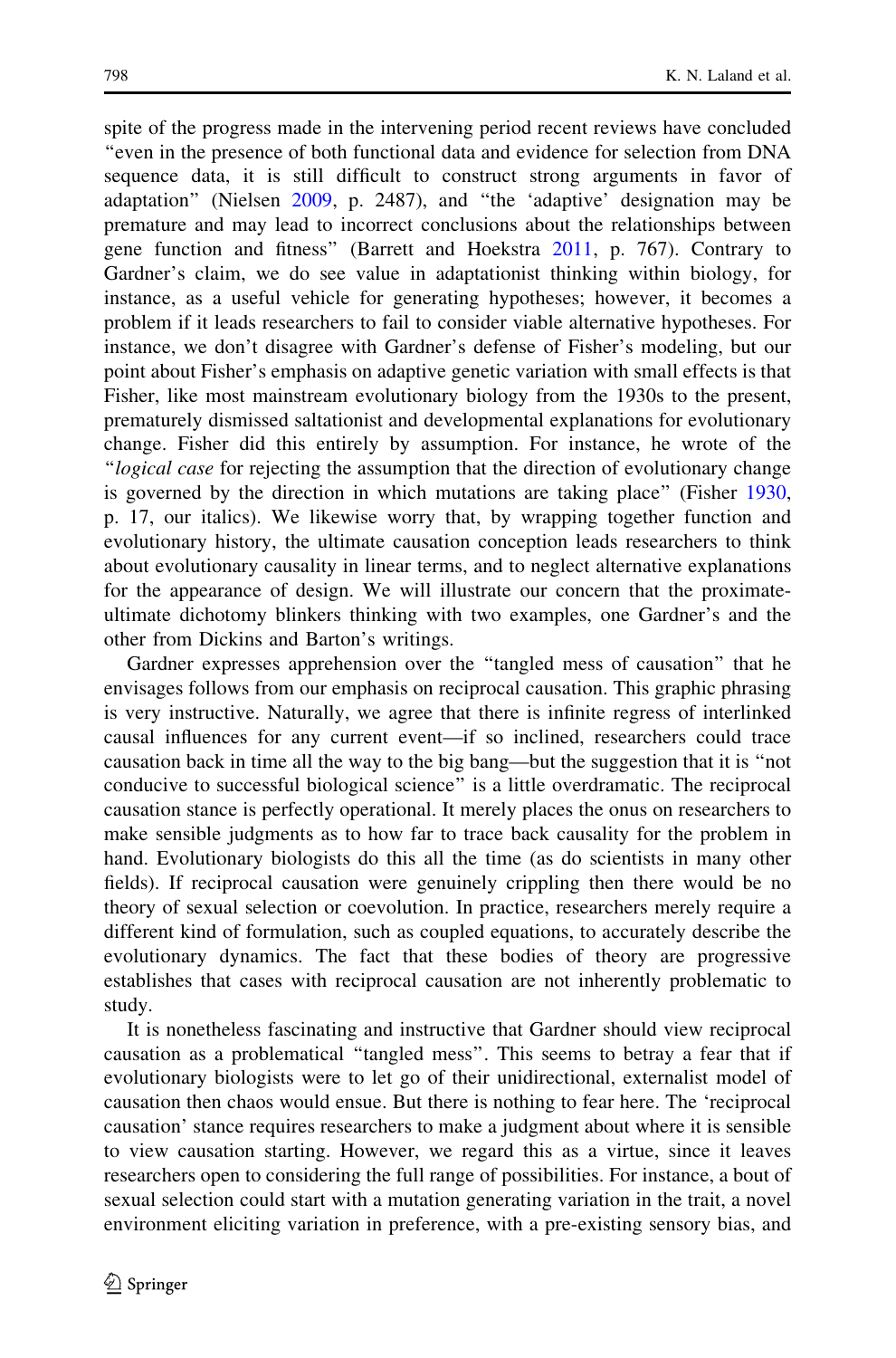so forth. Sorting between these alternative accounts is an empirically tractable issue, and researchers consider all these possibilities precisely because it is clear that causation is reciprocal.

Compare this open stance with Gardner's (e.g. West et al. [2011](#page-17-0)) critique of an account of the evolution of cooperation through social norms (e.g. Boyd and Richerson [1985](#page-15-0); Fehr and Fischbacher [2003;](#page-15-0) Gintis [2003](#page-16-0); Henrich [2004](#page-16-0)). Gardner's theoretical position constrains him to view this body of work as muddling proximate and ultimate causation, as from his standpoint social norms (for instance, to reward cooperators or punish defectors) can only be proximate causes. However, those criticised regularly make the distinction between proximate and ultimate causes in their own work (see, for instance, Fehr and Fischbacher [2003](#page-15-0)). We do not think either of the camps, both consisting of highly respected evolutionary thinkers, are making a schoolboy error; rather, they are separated by different models of causation. Gardner's resistance to conceiving of the social norms explanation as a case of reciprocal causation left him and his coauthors unable to consider (or too quick to dismiss) the possibility that in this instance causation starts with plasticity in human cooperators, which generates selective feedback at either cultural or genetic levels. West et al. ([2011\)](#page-17-0) assert that imitation, punishment, and the satisfaction derived from these, are proximate answers to the question of why people cooperate, and complain that:

This does not solve the ultimate problem, because it does not answer why evolution should have produced a psychology or nervous system that mechanistically encourages (rewards) such punishment.

But where researchers are thinking in terms of reciprocal causation, it may do. Society-based institutions to reward cooperators and punish norm-violators will generate (natural or cultural) selection for tendencies to cooperate, and may modify (natural or cultural) selection on the pre-existing tendencies to reward/punish, and the satisfaction so derived. Of course, one can ask how the society-based cooperative norms, and/or predispositions to punish norm violators, came into existence in the first place, and answers to these questions push back the causal account further. Plausibly, cooperative norms piggy back on the prior existence of a sense of fairness that evolved through reciprocity or group selection, or an ancient tendency to retribution (Richerson and Boyd [2005](#page-16-0); Richerson and Henrich [2012\)](#page-17-0). However, the prior existence of such tendencies cannot be regarded as a complete ''ultimate'' explanation, since without the social norms to stabilize cooperation it does not evolve in this instance. Previous work by cultural evolution researchers has established that culture takes human populations down evolutionary pathways not available to non-cultural species, either by creating conditions that elicit established mechanisms (e.g. kinship, reciprocity) or via mechanisms not seen in other taxa (e.g. Henrich [2009\)](#page-16-0), to generate an evolved psychology (tribal instincts, docility, shame applied to norms) that is entirely different from what can evolve through genes alone (Boyd and Richerson [1985;](#page-15-0) Henrich [2009;](#page-16-0) Chudek and Henrich [2011\)](#page-15-0). Fehr, Boyd, Richerson and Henrich (personal communications) have confirmed that our characterization of their thinking about causality (in essence, that this is an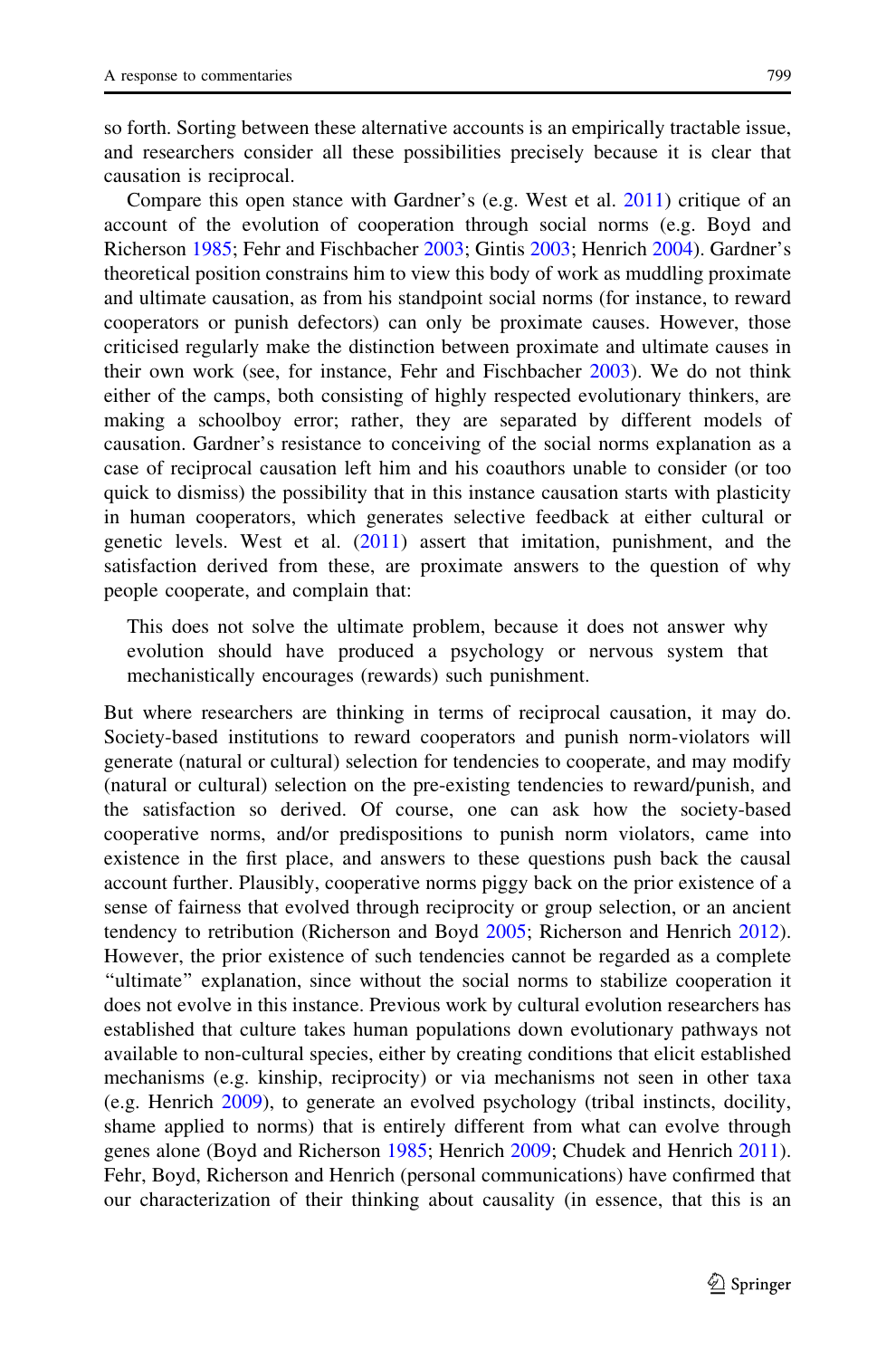instance of reciprocal causation) was correct, and that Gardner and his colleagues had misconceived their position.

The second illustration of how the proximate-ultimate dichotomy makes communication difficult can be found in Dickins and Barton's treatment of developmental bias. In our articles we discussed cases like the repeated rapid adaptation of sticklebacks to post-glacial lakes through the loss of a pelvic girdle (Chan et al. [2010\)](#page-15-0) and rapid adaptation and range expansion of the house finch in North America (Badyaev [2009](#page-15-0)), arguing that these examples, alongside many others, illustrate how developmental processes construct evolutionary pathways. In the first case, fast phenotypic change results from the elevated mutability of a major regulatory control gene, which, in a single step, generates an adaptive phenotype, and does so repeatedly in isolated populations, which are then subject to parallel (rather than convergent) evolution. In the second example, developmental processes respond to environmental challenges to generate functional, directional and coordinated suites of morphological and behavioural traits, in both parent and offspring (the latter through parental effects), which expose genetic variation to strong selection. This is perhaps the best-documented example of the Baldwin effect, a clear case in which (to coin West-Eberhard's evocative phrase) ''genes are followers, not leaders, in evolution''. Yet Dickins and Barton dismiss such cases as merely ''lineage differences in the amount of proximate modular architecture there is for an overall phenotype'' and ''differences in how sensitive to environmental cues those proximate mechanisms are.'' They conclude: ''the proposal that natural selection and developmental bias are different explanations is a misunderstanding''.

Let us consider the differences between these two explanations (more accurately characterized as natural selection with and without developmental bias) for such examples more closely. Table [1](#page-8-0) compares some general features of a conventional account with a developmental plasticity/bias explanation. To us the differences between these two classes of explanation are striking. For instance, in the standard account evolutionary change begins with genetic mutation, which generates phenotypic differences that are subject to selection. Conversely in the developmental plasticity/bias account phenotypic variation can also result from differential environmental induction, with genetic change following. In the standard account, genetic mutations (and novel phenotypes) are random with respect to direction, rate and location, typically disadvantageous, and appear in a single individual. Conversely, in the developmental plasticity/bias account, genetic mutations can be non-random with respect to rate and location, whilst novel phenotypes can be directional, functional, and may appear in multiple individuals. In the standard account, mutations vary from one population to the next, and are typically multiple and small in effect, with strong convergent selection in similar environmental conditions required to bring about similar phenotypes. In the developmental plasticity/bias account, the same mutation may appear in isolated populations, often associated with a suit of coordinated phenotypic changes, and is subject to parallel (that is, identical rather than convergent) selection. Further differences are given in the table.

Laid out in this manner, we believe most readers would recognize that that there are real and substantive differences between the standard and developmental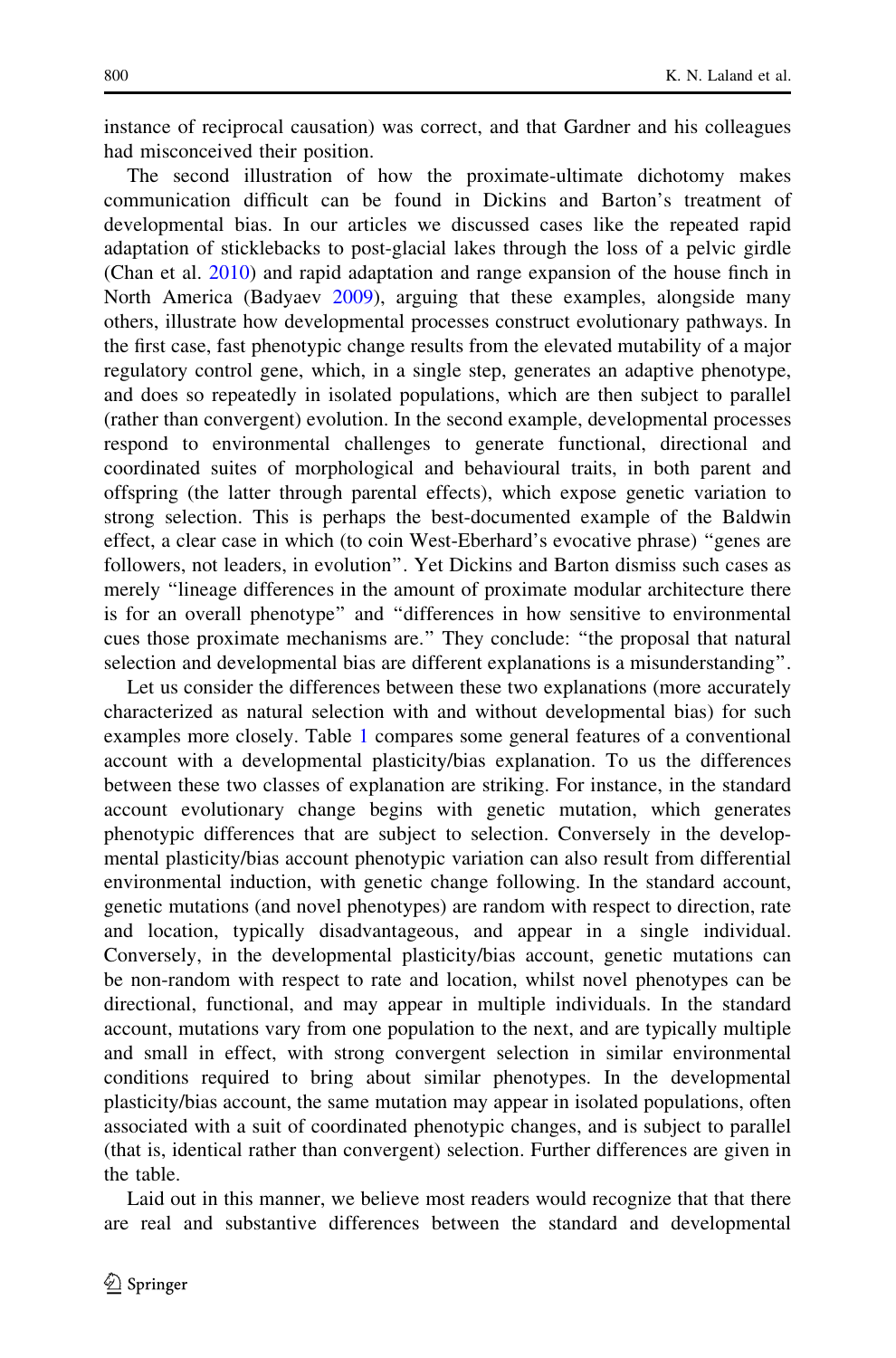| $H_1$ : standard account                                                                                                                                    | H <sub>2</sub> : developmental plasticity/bias account                                                                                                                               |
|-------------------------------------------------------------------------------------------------------------------------------------------------------------|--------------------------------------------------------------------------------------------------------------------------------------------------------------------------------------|
| 1. Genetic mutation (plus recombination,<br>migration) is the primary source of novel<br>phenotypic variation. Genetic change precedes<br>phenotypic change | Environmental induction is a major source of novel<br>phenotypic variation with evolutionary potential.<br>Genes may be followers, not leaders, in evolution<br>(West-Eberhard 2003) |
| 2. Mutations (and novel phenotypes) are random in<br>direction and typically disadvantageous                                                                | Novel phenotypic variants may be directional and<br>even functional                                                                                                                  |
| 3. Isolated mutation (and novel phenotype) appears<br>in a single individual                                                                                | Novel phenotypic variants may be environmentally<br>induced in multiple individuals                                                                                                  |
| 4. Character typically assumed to be based on<br>many mutations of minor effect                                                                             | Character may be product of major mutation in<br>regulatory control gene, or major reorganization<br>of developmental process                                                        |
| 5. Random rate and location of genetic mutation                                                                                                             | Non-random rate and location of genetic mutation<br>(i.e. some variants produced more readily than<br>others)                                                                        |
| 6. Mutations expected to vary across populations                                                                                                            | Same mutation may appear in each population                                                                                                                                          |
| 7. Evolution via natural selection (in similar<br>environments) is convergent                                                                               | Evolution via natural selection is often parallel                                                                                                                                    |
| 8. Selection fashions and propagates adaptation                                                                                                             | Developmental processes fashion adaptation then<br>adaptive variants spread through selection and<br>other mechanisms (e.g. learning, cultural<br>inheritance)                       |
| 9. Rapid phenotypic change attributed to strong<br>selection                                                                                                | Rapid phenotypic change may result from the<br>simultaneous induction and selection of<br>functional phenotypes                                                                      |

<span id="page-8-0"></span>Table 1 Differences between a conventional account and a developmental plasticity or developmental bias account of isolated populations adjusting to novel environmental conditions

plasticity/bias explanations. How then can Dickins and Barton deny this? Perhaps Dickins and Barton are unfamiliar with some aspects of the literature. It is hard to imagine that anyone conversant with the massive current interest amongst the evodevo community in developmental systems as a source of evolutionary innovation (Gilbert et al. [1996;](#page-16-0) Arthur [2004](#page-15-0); Minelli and Fusco [2004;](#page-16-0) Muller and Newman [2005a](#page-16-0), [b](#page-16-0); Gilbert [2006\)](#page-16-0), would characterize the issue of ''the starting point of the explanation'' (i.e. the origin of evolutionary innovation) as ''somewhat trivial'', as Dickins and Barton do. Yet we think there is something more here: specifically, that the proximate-ultimate causation dichotomy encourages a unidirectional view of biological causation, where development is viewed as the outcome rather than the cause of evolution. In this respect we believe Gardner's and Dickins and Barton's stances are representative of a broader community of researchers (see e.g. Oyama et al. [2001;](#page-16-0) Keller [2010](#page-16-0) for discussion).

We (like many other developmentally minded evolutionists, e.g. West-Eberhard [2003\)](#page-17-0) believe that resistance to these ideas derives in part from implicit models of causation that can channel thinking on these topics, leading to the neglect of potentially important explanations. For instance, in their recent review of phenotypic plasticity's impacts on speciation, where extensive evidence that plasticity is evolutionarily consequential was presented, Pfennig et al. [\(2010](#page-16-0), p. 459) nonetheless conclude that ''recent reviews of speciation generally fail to discuss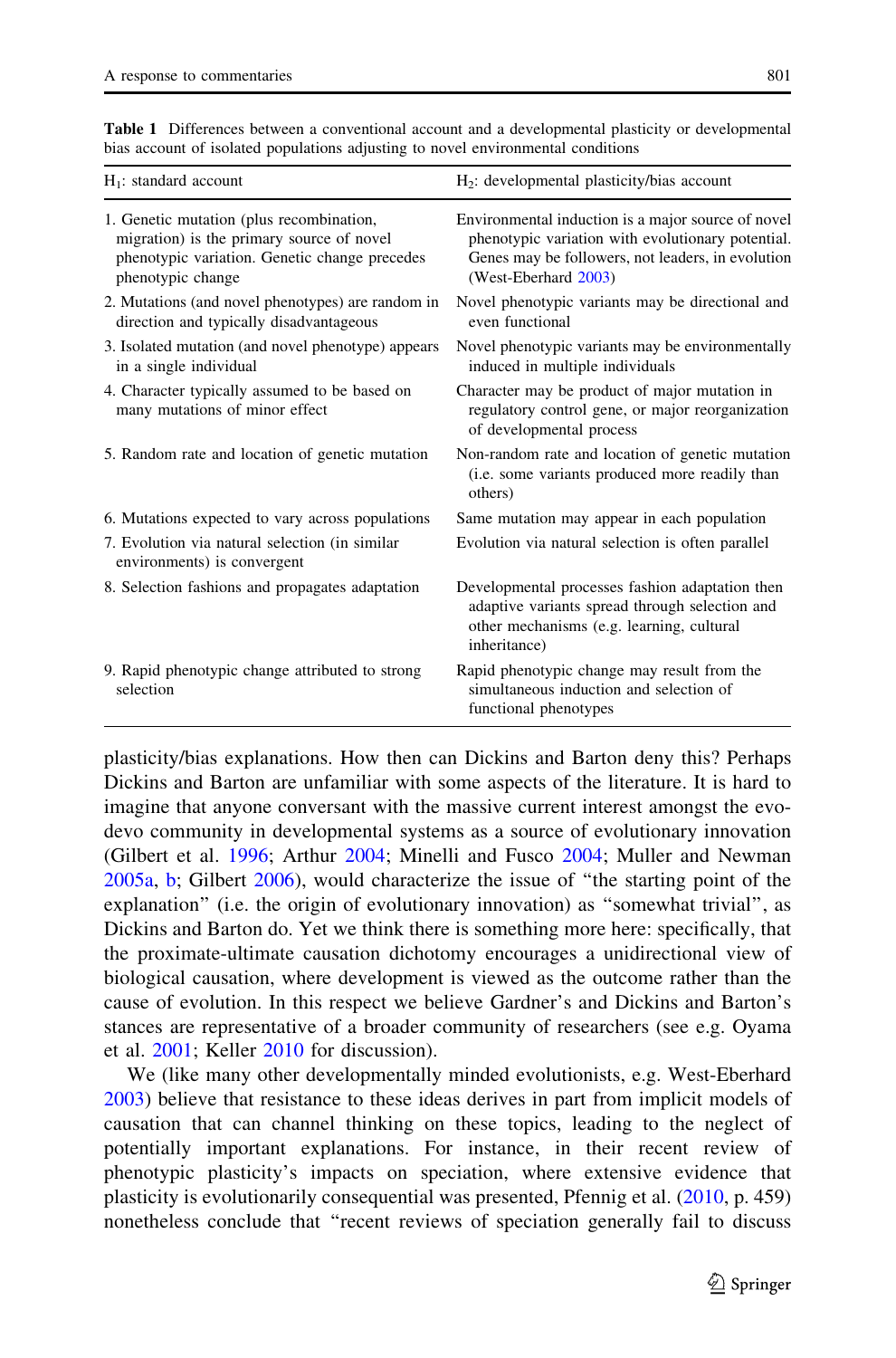phenotypic plasticity, indicating that workers in this field do not recognize a significant role for plasticity in speciation''. It is now well documented that there is considerable variation in mutation rates (e.g. Hodgkinson and Eyre-Walker [2011\)](#page-16-0), but we suspect that the implications of this for developmental bias are rarely appreciated. In the particular case of pelvic reduction in sticklebacks, most evolutionary biologists would probably automatically reach for a counter-explanation of pre-existing standing genetic variation for rapid parallel evolution (e.g. Barrett and Schluter [2008\)](#page-15-0), and this may well be tenable. However, the important point here is not that an explanation in terms of the elevated mutability of a key developmental control gene must be correct, but rather that it must be considered. Valid alternative explanations should not be ruled out on fallacious logical grounds.

#### Additional problems with the proximate-ultimate causation dichotomy

Both Watt and Calcott draw attention to additional problems with the proximateultimate dichotomy. Watt writes that ''Mayr's dichotomy misrepresents the causal process of natural selection, and thus is entirely harmful''. He describes how it encourages neglect of Genotype–Phenotype–Environment (G–P–E) interactions that ''are the causal sources of selection itself''. Ontogenetic processes are the immediate cause of natural selection. He criticizes the ''amechanistic'' stance of the MS, and emphasizes that to understand how natural selection operates researchers need to know about the mechanisms of development and how they interact with the ecological environment to generate fitness differences between genotypes. We couldn't agree more, and applaud Watt's pioneering empirical studies that demonstrate how developmental processes construct fitness differences between genotypes (Watt [1985,](#page-17-0) [2000](#page-17-0), [2003;](#page-17-0) see also Badyaev [2009](#page-15-0)). Watt's subtle analysis is a strong counter-perspective to Dickins and Barton, who seem to think that a rejection of the proximate-ultimate dichotomy implies a failure to distinguish between evolution and development. It is quite different to maintain that developmental processes shape G–P–E interactions, and that selection arises from a mismatch between these processes and the environment in which they function (Badyaev [2011](#page-15-0)), than to suggest that developmental processes *are* natural selection or evolution. Watt's points are important, since it is easy to slip into regarding natural selection as a force, which externalizes it, leading to a neglect of how the organism itself affects its own fitness landscape (Endler [1986\)](#page-15-0). We agree with Watt that ''Mayr's dichotomy distorts our view of natural selection, and must give way to more realistic, mechanistically inclusive approaches to the evolutionary process''. Indeed, we envisage this focus on the processes of development and how they interact with the internal and external environment to generate fitness differences between genotypes to be a core feature of an extended evolutionary synthesis.

Calcott shows another respect in which Mayr's dichotomy is ''too simple'', pointing out that there are questions that do not fit in either proximate or ultimate category. We think Calcott has a point when he says that Mayr's scheme does not easily encompass lineage explanations. Lineage explanations were perhaps historically mainly used by paleontologists, but they are becoming increasingly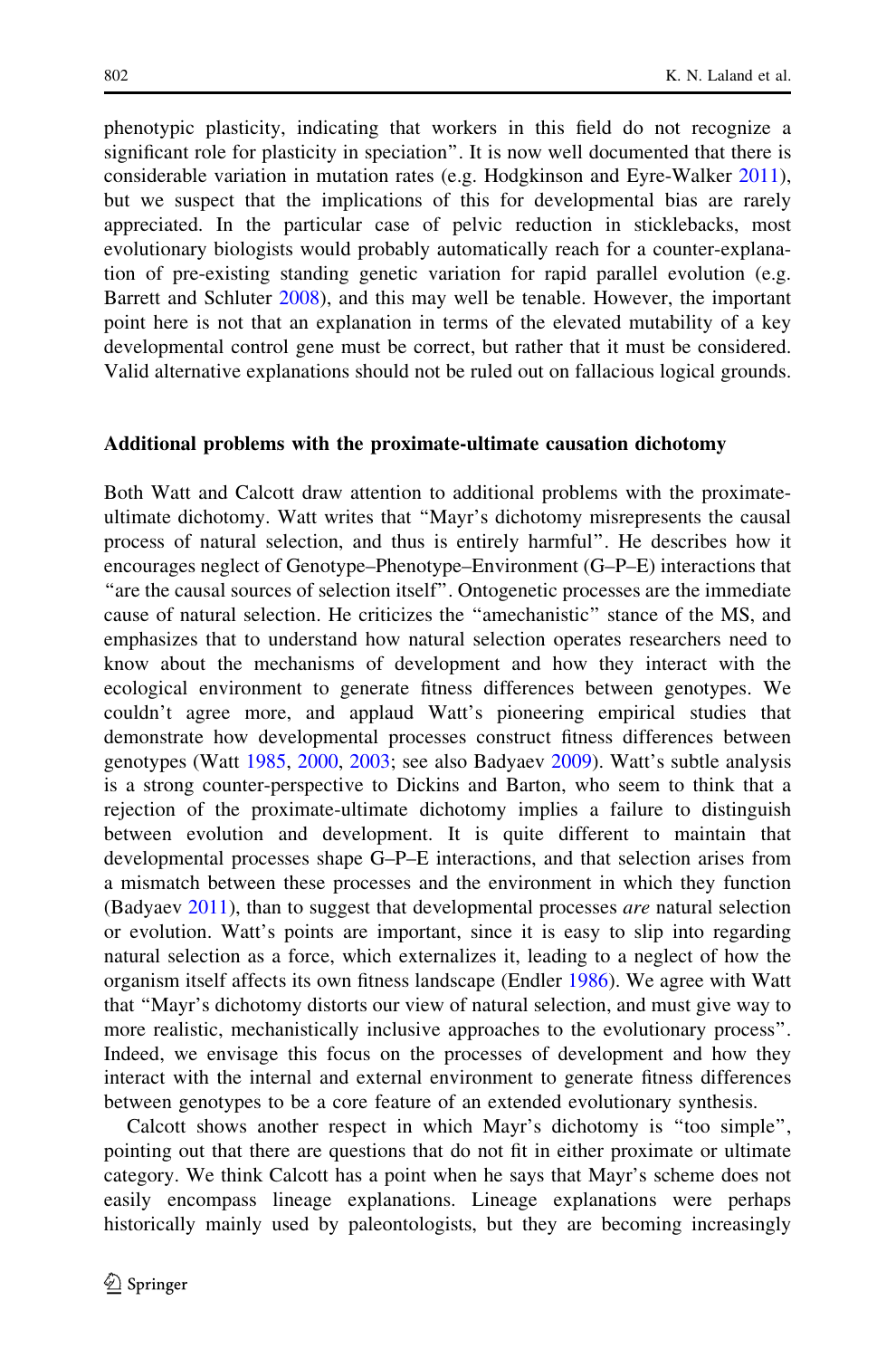common for developmental biologists that have data on genomic or developmental features of a few selected taxa. Thus, Calcott's argument is another example of how researchers can get stuck in their own cause-and-context explanatory framework such that they struggle to see that there are other ways of thinking (or asking evolutionary questions). We think he is right to stress that this is an additional barrier to the integration of developmental and evolutionary biology.

## Clarification of 'reciprocal causation'

Calcott asks for clarification of reciprocal causation, whilst Gardner writes '''reciprocal causation' is not conducive to successful biological science'', implying that he has misunderstood our usage of this term. 'Reciprocal causation' is not a theory, it is an entirely descriptive term. Reciprocal causation merely means that A is a cause of B and, subsequently, B is a cause of A. Of course, we are particularly interested here in biological systems and reciprocal causation is feature of evolving systems, for example, when the activities of organisms modify selective environments or modify the variants subject to selection, thereby influencing evolutionary trajectories. Reciprocal causation is also a feature of developing systems, where the organism, or features of it, modify developmental environments, be they internal or external, to shape the dynamic phenotype (Gilbert [2003](#page-15-0)). There is nothing mysterious or contentious about reciprocal causation.

While accepting that biological systems are reciprocally caused, Watt argues that at any point in time, causation is usually unidirectional. We accept that the reciprocal causal arrows need not always be operating simultaneously, and may occur in sequence. We view this as an empirical issue, to be evaluated on a case-bycase basis.

#### The role of developmental processes in evolution

Where reciprocal causation is occurring, since it is the phenotype rather than the genotype that is the source of selection in response to which the biological system evolves, developmental processes potentially influence the evolutionary dynamics. Of course, whether researchers accept our claim that developmental processes play an important role in evolution depends very much on how they conceive of development, and on what evolutionary role they attribute to development.

In describing studies of sexual selection, coevolution and habitat selection we (Laland et al. [2012](#page-16-0)) wrote:

These studies capture a core structural feature of reciprocal causation namely, selective feedback—but typically without truly embracing its full ramifications; specifically, without recognizing that this means that developmental processes can initiate and co-direct evolutionary outcomes.

Haig prima facie appears to deny that this role for development in evolution does go unrecognized. He writes: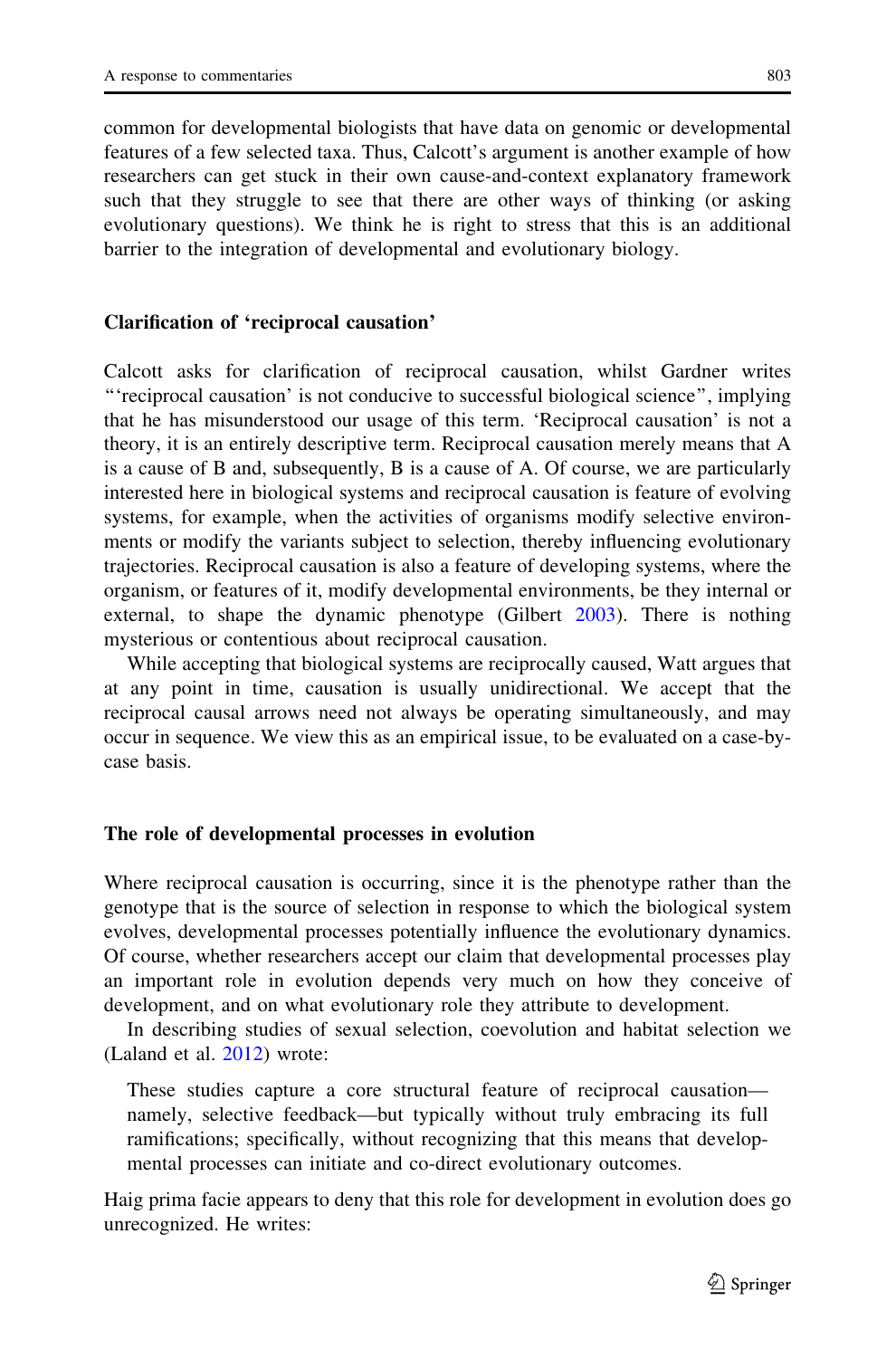Do developmental mechanisms play a role? Does organismal evolution alter the environment and subsequent selection? Few would dissent from an affirmative answer to either question.

However, closer inspection establishes that we are in accord, at least with respect to what is contentious. Haig's claim (personal communication) should be read as an empirical statement. He seeks to establish what it is that lies at the heart of debates over the role of development in evolution by clarifying what is accepted by all parties. He is saying, and we agree, that no-one disputes that organisms modify environments, and no-one disputes that as a result of this subsequent selection is changed. This is tantamount to our claim that the selective feedback implicit in cases of reciprocal causation is uncontroversial.

Few would deny that development plays a role—but what role precisely? Related to this, Haig's final sentence reads:

There is nothing in this view that denies an important role for development in evolutionary processes, nor that a recursive relationship exists among genotypes, phenotypes, and environments.

Once again, interpretation of this sentence hangs critically on what the ''important role'' is. Consider two possible interpretations. Is the 'important role of development' to translate genetic variation into phenotypes (or extended phenotypes) with differential fitness, under the direction of information encoded in the genome, leading to a change in the genetic composition of the population (and potentially also the environment) through selection, thereby 'resetting the clock' for selection to act again on a revised gene pool, in an endless recursion? Conceivably, there might be some recognition of passive developmental constraints here too, such that development can be seen as playing a role, in the same sense of, say, population size, by affecting evolutionary outcomes. But, on this view, development is not a creative or directing evolutionary process; rather it is a hindrance to selection. If that is the correct reading, then we would agree that most evolutionists would accept that development does at least this, but we would emphasize that it is not a strong claim. In principle, even an extreme genetic determinist, who believed that every aspect of the phenotype was fully prescribed by genetic information, could, by this reasoning, endorse Haig's statement. Perhaps it is this kind of reasoning that leads Dickins and Barton to write:

What niche construction boils down to is that adaptation occurs in an historical context: what comes before influences what comes next.

Dickins' earlier writings explicitly claim that ''epigenetic variation is under genetic control'' and strongly imply that he believes that learning and culture are too (Dickins and Rahman [2012](#page-15-0)). Perhaps if one believed that every evolutionarily significant aspect of the phenotype is pre-specified by genetic information, niche construction might appear to amount to little more than this. Indeed, were it to be established that developmental systems do not introduce novelty and do not impose any directionality onto the action of natural selection, such cases of reciprocal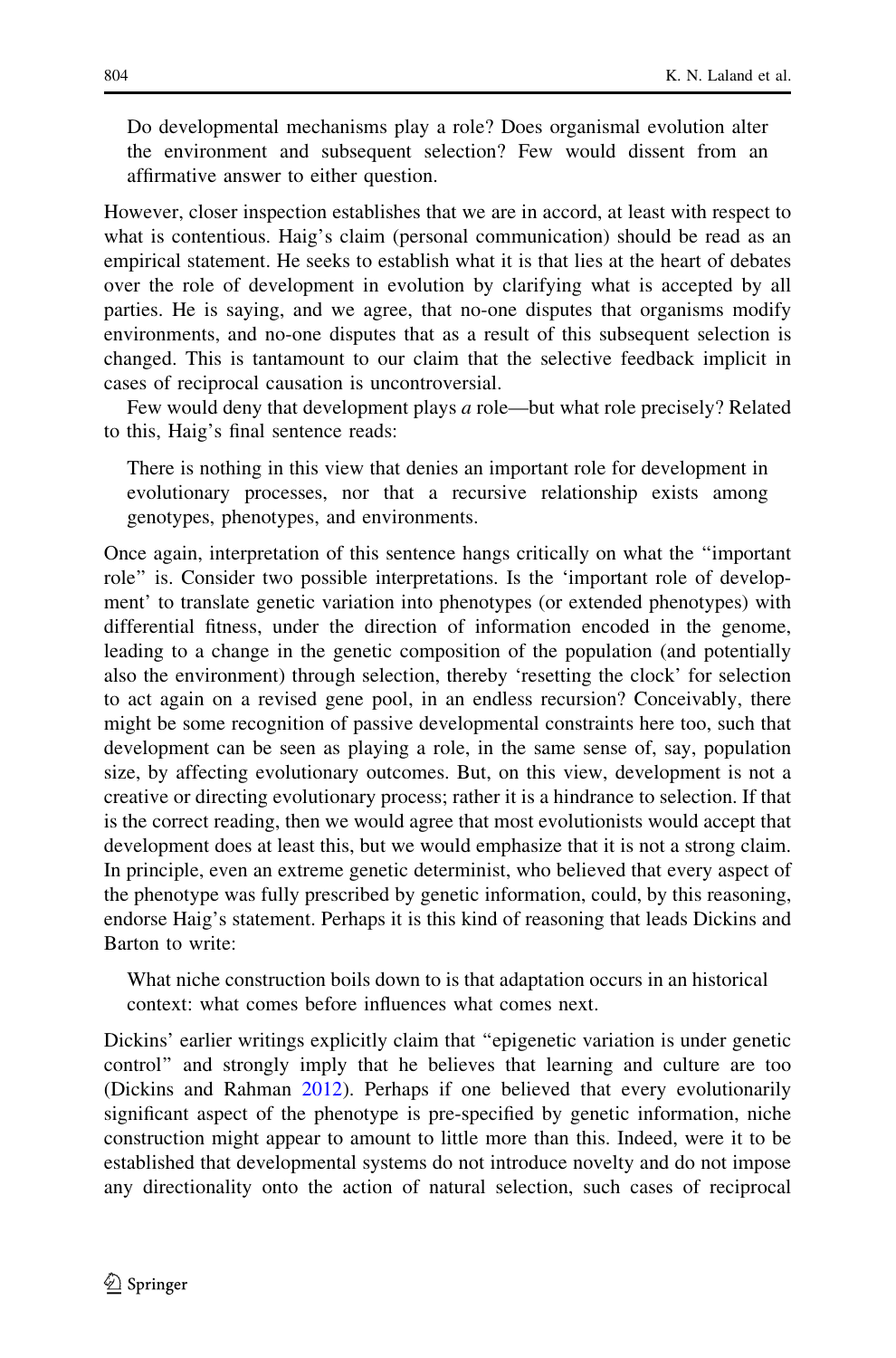causation would reduce to repeated bouts of unidirectional causation. But we would argue it is also not what the debate is about.

We see a major evolutionary debate over whether (as Gould, West-Eberhard, Muller, Lewontin, Odling-Smee et al. etc. would claim) developmental processes share with natural selection some of the responsibility for the direction and rate of evolution. This relates to the second interpretation of Haig's final sentence. This reading might envisage some additional ''important role for development'', for instance, in introducing evolutionarily significant novelty into phenotype design space, or systematically biasing the action of selection by shaping selective environments, or controlling which genetic variants are exposed to selection, or if variation in evolvability related to developmental plasticity explains taxonomic differences in diversity more effectively than variation in selective environments. We are not convinced that most evolutionists would accept that developmental processes play these additional, more creative, roles in evolution (among our commentaries, Dickins and Barton certainly do not). Such roles must be regarded as currently contentious, and it is here that the debate should lie. This reading of Haig would require us to take issue with his claim. The proximate-ultimate conceptualization of causation may not, in any absolute sense, deny these roles for development in evolution, but its association with a unidirectional model of causation and a blueprint metaphor for development makes it more difficult for researchers to conceive of these roles being plausible. Recursive relationships among genotypes, phenotypes and environments of a sort are recognized, but not recursive relationships in which development really changes very much. Development remains ''left out'' of the synthesis, and natural selection retains sole responsibility for explaining both adaptive design and diversity. Haig (personal communication) confirms that his meaning is closer to the first reading than the second, which leaves us in agreement over what the debate is about, even if we take different positions on the issues.

## Characterizing phenotypic plasticity

Mayr's (and others) characterization of development as an unfolding on a ''genetic program'' has left an unfortunate legacy, as noted by many authors (Lewontin [1983;](#page-16-0) Oyama [1985;](#page-16-0) Weber and Depew [2001](#page-17-0); Keller [2010;](#page-16-0) Bateson and Gluckman [2011\)](#page-15-0). For example, Noble writes

The genome is sometimes described as a program that directs the creation and behaviour of all other biological processes in an organism. But this is not a fact. It is a metaphor. It is also an unrealistic and unhelpful one (Noble [2006,](#page-16-0) p. 51).

The problem with the program metaphor is that it feeds into the popular dogma that genes cause proteins, which cause cells, which cause tissues and organs, and so forth, and in this (unidirectional) way the phenotype is created by the genotype. It creates the false impression that developmental processes are prescribed by genetic information. In reality, reciprocal causation operates throughout development too.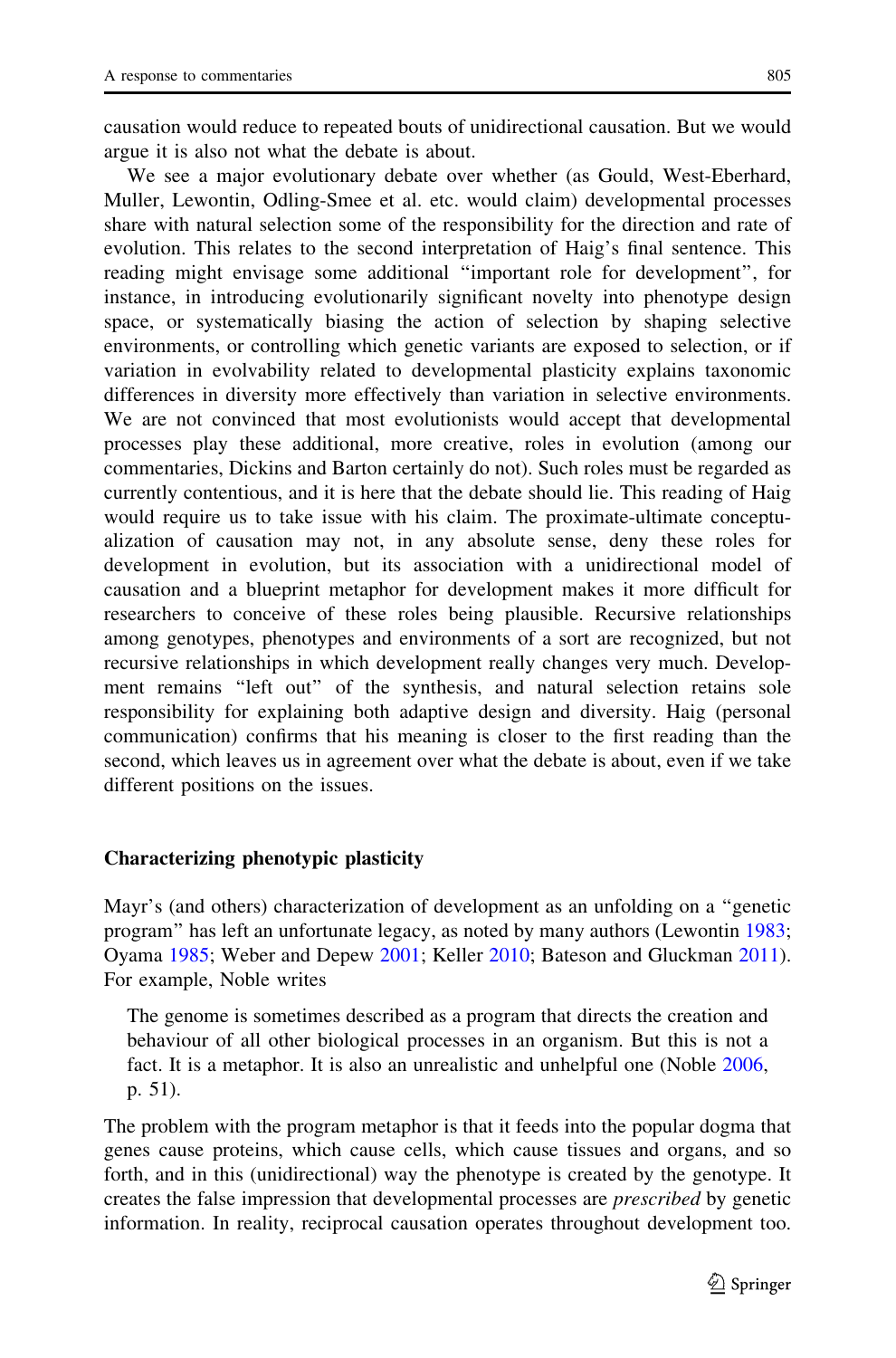For instance, proteins are required for the cellular machinery to read the genes that produce proteins. In multiple ways, causation flows from higher levels of organismal organization back to the genes. For instance, there are many different means of reading the genes (many splice variants) and how such genes are read depends in part on the cellular environment. There are higher-level triggers of cell signalling and higher-level control of gene expression. Moreover, a lot of what proteins do—how they fold, combine and interact—is not dependent on instructions from genes but on the chemistry of self-assembling complex biological systems (Noble [2006\)](#page-16-0). There is no overarching program that directs this assembly; rather it is a process in which the developing organism shapes its own developmental trajectory, constantly responding to environmental inputs, and constantly altering those environments (Oyama et al. [2001;](#page-16-0) Gilbert [2006](#page-16-0); Gilbert and Epel [2009\)](#page-16-0). For these reasons, it is a distortion to characterize the phenotype as ''under genetic control'' or developmental processes as tightly regulated by naturally selected genes. Development is not prescribed, it is constructive. (We deploy the term 'constructive' to characterize development, sensu Oyama et al. [\(2001](#page-16-0)), not to valorize it but to emphasize that the organism is genuinely constructing its own development).

Natural selection explains the capability for plastic responses but not the content (e.g. it explains why people have the ability to learn a language, but not why a particular individual speaks French). There are, of course, genetic influences on how organisms respond to environmental inputs, but this is a long way from the level of genetic control envisaged by Dickins and Rahman ([2012\)](#page-15-0). The significance of a more open, flexible conception of development is that the developmental process itself becomes a source of novel, yet functional and coordinated, phenotypic variation. (Conversely, were development to be prescribed then no adaptive phenotypic novelty could ever emerge throughout development).

As Watt emphasises, not all phenotypic plasticity is accurately portrayed as genetically controlled ''switches'' that regulate plastic responses. Watt points out that the term ''phenotypic plasticity'' covers a lot of disparate phenomena, and distinguishes between several classes of it. Perhaps some simple forms might usefully be characterized as adaptive switches that respond to differential environmental inputs in predictable ways, whilst other more complicated cases, such as involving learning and cultural transmission, cannot. Here selection has favoured additional information-gathering and storing organism-environment interactions, precisely because the optimal phenotype cannot be pre-specified a priori. We think Watt is right, and that work is required to establish to what extent these different forms of plasticity have evolutionary potential. However, we note that the enhanced evolvability facilitated by even comparatively simple polyphenisms has been shown to affect macro-evolutionary patterns (Pfennig et al. [2010\)](#page-16-0), leaving us open to the view that all forms of plasticity may be potentially evolutionarily significant.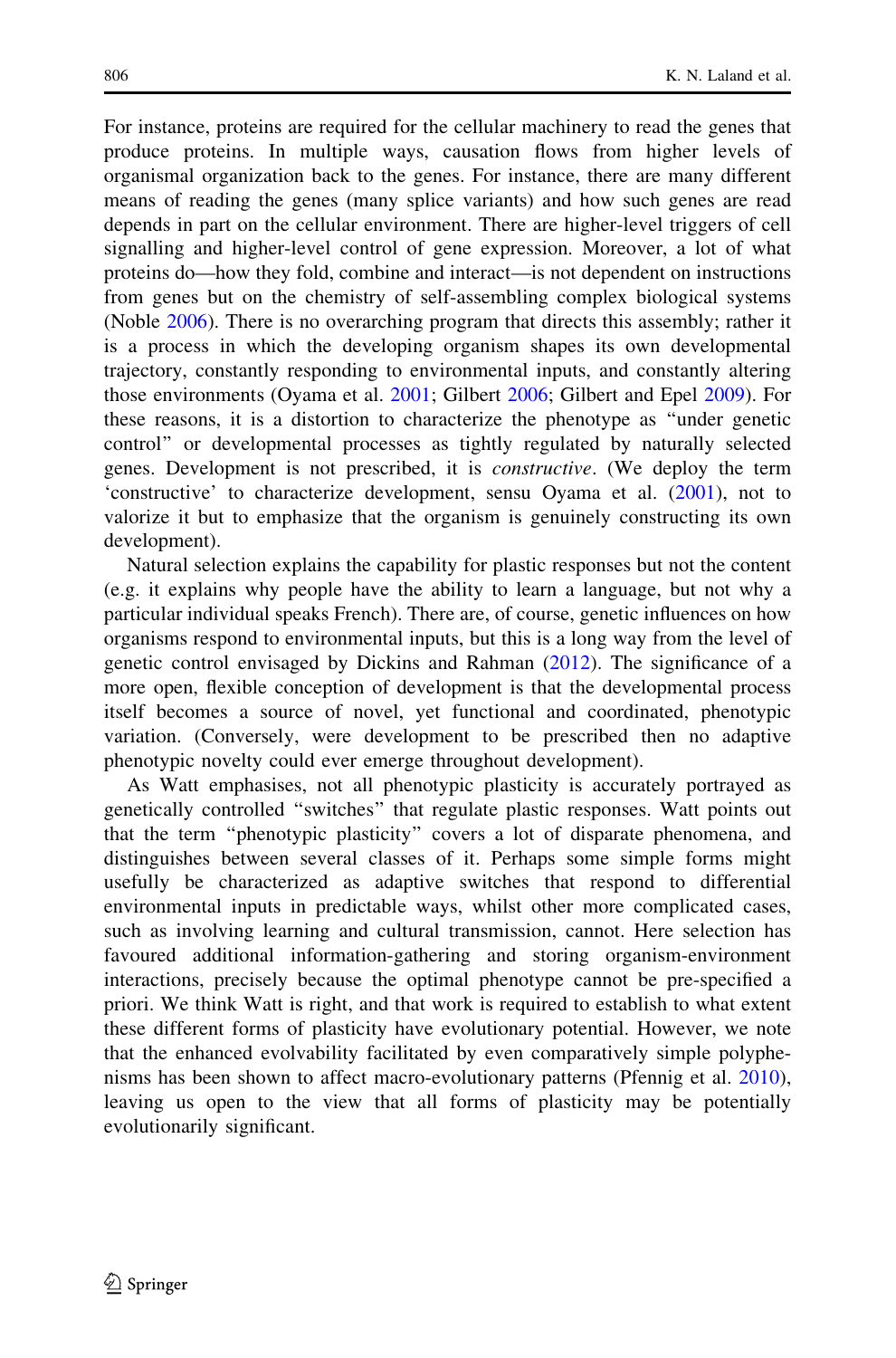Amongst the various lobbies for extensions to the modern synthesis we see certain themes beginning to crystallize. Two such themes are an emphasis on reciprocal causation and on a constructive conceptualization of development. Put together, these two ideas allow developmental processes to generate novel phenotypes with evolutionary potential and to co-direct the action of selection through developmental bias and niche construction. These ideas further allow for an expanded conception of inheritance that recognizes that additional inheritance systems will affect evolutionary dynamics and outcomes. Whilst the various lobbies for change in evolutionary biology draw from many disparate fields, we nonetheless see a coherence to their arguments.

Yet, at the same time, it is probably fair to say that these various lobbies currently more resemble a disorganized protest movement than a viable alternative government. There is not yet a clear statement as to precisely what any extended evolutionary synthesis (EES) entails, what its core assumptions are, and how they differ from the modern synthesis. In this light, we think it is not unreasonable of Dickins and Barton to assert:

to create the paradigm shift that Laland et al. seek, this theory would have to make novel predictions that biologists do not already make or conceive of.

We find such talk of 'paradigm shifts' unhelpful. The change that we would like to see within evolutionary biology is potentially compatible with the vast bulk of the MS, and our calls, and those of others who endorse the EES, are for reformation not revolution in evolutionary thinking. However, as Pigliucci and Muller ([2010,](#page-16-0) p. 4) state, ''being consistent with the MS is not at all the same as being part of the MS!'', and we strongly believe that a broader conceptualization of the processes that direct evolutionary change would prove enormously fruitful. As an illustration of this reasoning, we will end our response by rising to Dickins and Barton's challenge in a more modest way, and consider what novel predictions arise from the examples of developmental plasticity that we have discussed.

A quick glance at Table [1](#page-8-0) immediately reveals that there are many such predictions that follow from the EES position, since each row can be recast as a pair of alternative hypotheses. For instance, the MS predicts that genetic mutations (and hence novel phenotypes) will be random in direction and typically disadvantageous, whereas the EES predicts that novel phenotypic variants will frequently be directional and functional. The MS expects isolated mutations (with novel phenotypes) will occur in a single individual, whereas the EES predicts that novel, evolutionarily consequential, phenotypic variants will frequently be environmentally induced in multiple individuals. In isolated populations exposed to similar environmental conditions, the MS predicts different genetic variations will arise, whereas the EES predicts that the same genes will mutate again and again. Further novel predictions can be deduced from the table. (We emphasize that the EES does not deny the explanations or hypotheses of the MS, it merely wishes to extend these explanations). These are empirically tractable issues, and there is considerable current interest amongst the evolutionary biology community in exploring them. It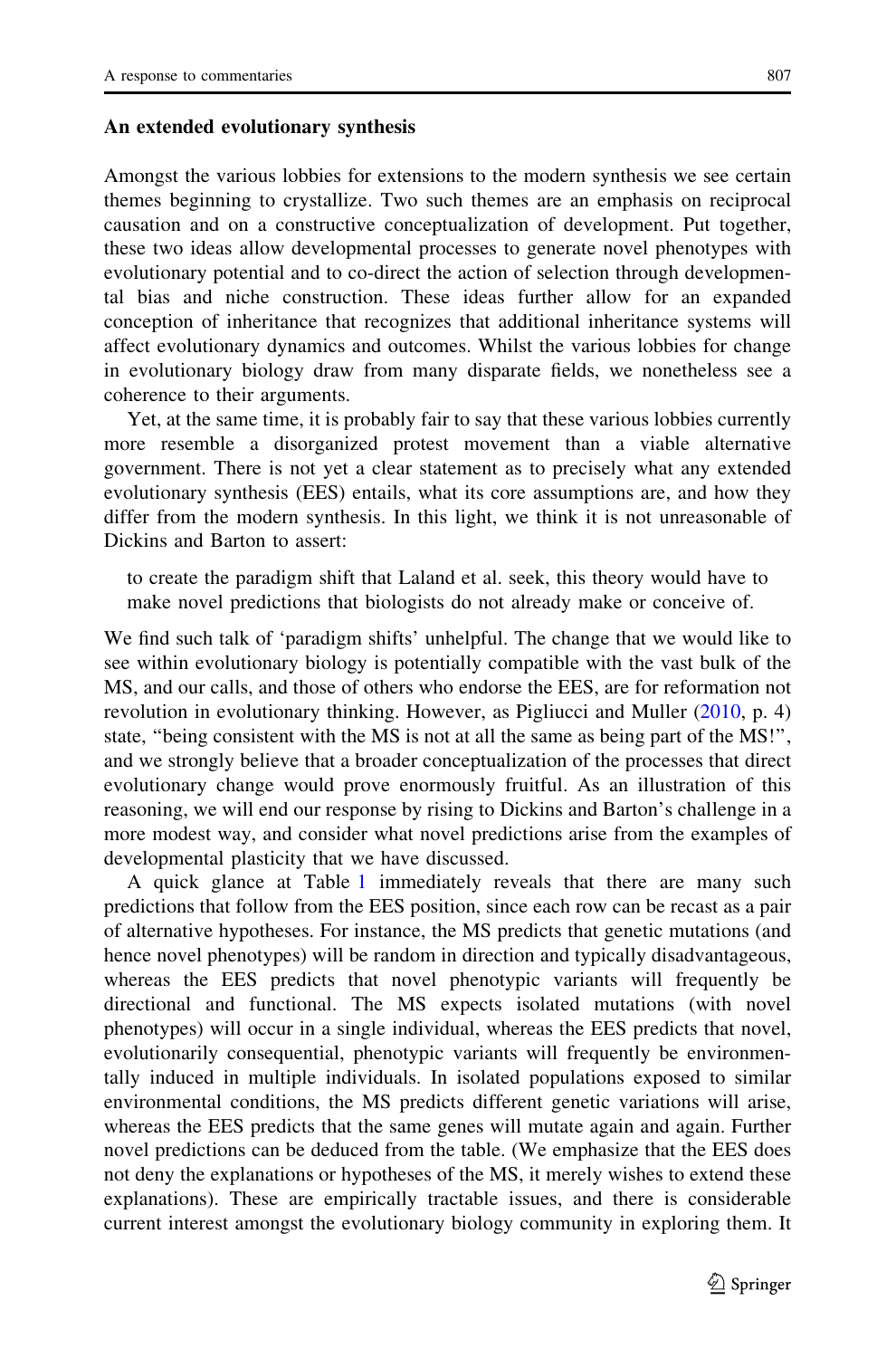<span id="page-15-0"></span>is early days, and far more data are required to draw any strong conclusions. However, we would argue that there are already sufficient data consistent with the expectations of the EES (West-Eberhard [2003](#page-17-0); Odling-Smee et al. [2003](#page-16-0); Muller [2007;](#page-16-0) Pfennig et al. [2010](#page-16-0); Moczek et al. [2011\)](#page-16-0) for it to merit serious consideration. If our articles on causation serve to encourage researchers to consider alternative ways of thinking and thereby investigate these important issues then we will consider those articles a success.

Acknowledgments Research supported in part by an ERC Advanced Grant to KNL and a Royal Society University Research Fellowship to TU. We are indebted to Rob Barton, Robert Boyd, Gillian Brown, Tom Dickins, Ernst Fehr, Andy Gardner, David Haig, Joseph Henrich and Peter Richerson for comments on drafts of this ms.

Open Access This article is distributed under the terms of the Creative Commons Attribution License which permits any use, distribution, and reproduction in any medium, provided the original author(s) and the source are credited.

### **References**

- Amundson R (2005) The changing role of the embryo in evolutionary thought. Cambridge University Press, Cambridge
- Ariew A (2003) Ernst Mayr's ''ultimate/proximate'' distinction reconsidered and reconstructed. Biol Philos 18:553–565
- Arthur W (2004) Biased embryo and evolution. Cambridge University Press, Cambridge
- Badyaev AV (2009) Evolutionary significance of phenotypic accommodation in novel environments: an empirical test of the Baldwin effect. Philos Trans R Soc B 364:1125–1141
- Badyaev AV (2011) Origin of the fittest: link between emergent variation and evolutionary change as a critical question in evolutionary biology. Proc R Soc Biol Sci Lond 278:1921–1929
- Barrett RDH, Hoekstra HE (2011) Molecular spandrels: tests of adaptation at the genetic level. Nat Rev Genet 12:767–780
- Barrett RDH, Schluter D (2008) Adaptation from standing genetic variation. Trends Ecol Evol 23(1):38–44
- Bateson P, Gluckman P (2011) Plasticity, robustness, development and evolution. Cambridge University Press, Cambridge
- Beatty J (1994) The proximate/ultimate distinction in the multiple careers of Ernst Mayr. Biol Philos 9:333–356
- Boyd R, Richerson PJ (1985) Culture and the evolutionary process. Chicago University Press, Chicago
- Chan Y, Marks M, Jones F, Villarreal G, Shapiro M et al (2010) Adaptive evolution of pelvic reduction in sticklebacks by recurrent deletion of a Pitx1 enhancer. Science 327:302–305
- Chudek M, Henrich J (2011) Culture-gene coevolution, norm psychology and the emergence of human prosociality. Trends Cogn Sci 15(5):218–226
- Dewsbury DA (1999) The proximate and the ultimate: past, present and future. Behav Process 46:189–199
- Dickins TE, Rahman Q (2012) The extended evolutionary synthesis and the role of soft inheritance in evolution. Proc R Soc B. doi:[10.1098/rspb.2012.0273](http://dx.doi.org/10.1098/rspb.2012.0273)
- Dobzhansky T (1951) Genetics and the origin of species, 3rd edn. Columbia University Press, New York Endler JA (1986) Natural selection in the wild. Princeton University Press, Princeton
- Fehr E, Fischbacher U (2003) The nature of human altruism. Nature 425:785–791
- Fisher RA (1930) The genetical theory of natural selection. Clarendon Press, Oxford
- Francis RC (1990) Causes, proximate and ultimate. Biol Philos 5:401–415
- Gilbert SF (2003) Developmental biology, 7th edn. Sinauer, Sunderland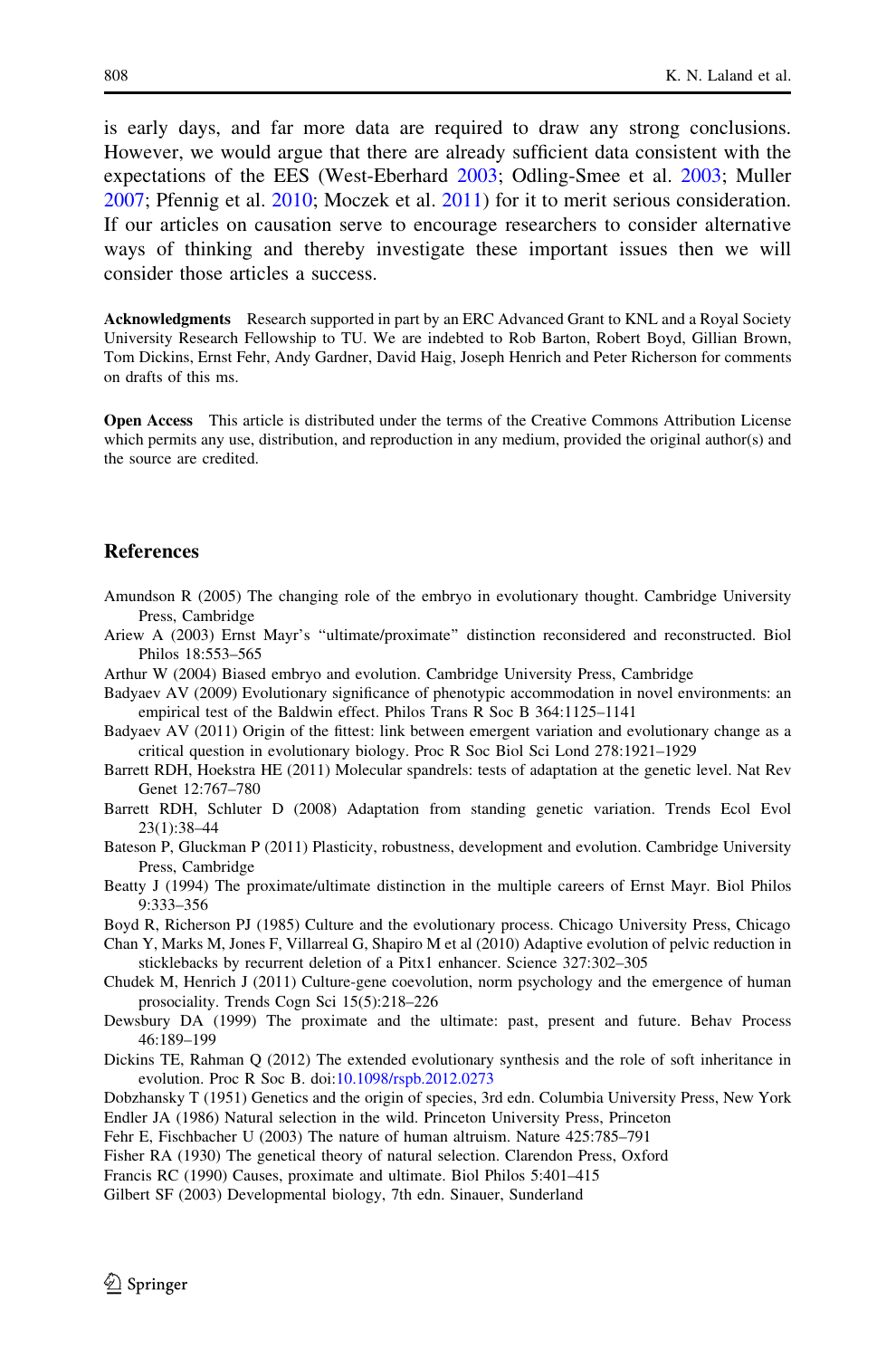- <span id="page-16-0"></span>Gilbert SF (2006) The generation of novelty: the province of developmental biology. Biol Theory 1:209–212
- Gilbert SF, Epel D (2009) Ecological developmental biology: integrating epigenetics, medicine, and evolution. Sinauer, Sunderland
- Gilbert SF, Opitz J, Raff RA (1996) Resynthesizing evolutionary and developmental biology. Dev Biol 173:357–372
- Gintis H (2003) The hitchhiker's guide to altruism: genes, culture, and the internalization of norms. J Theor Biol 220:407–418
- Godfrey-Smith P (1996) Complexity and the function of mind in nature. Cambridge University Press, Cambridge
- Gottlieb G (1992) Individual development and evolution. The genesis of novel behavior. Oxford University Press, New York
- Gould SJ (2002) The structure of evolutionary theory. Belknap, Cambridge
- Gould SJ, Lewontin R (1979) The spandrels of San Marco and the Panglossion paradigm: a critique of the adaptationist programme. Proc R Soc Lond B 205:581–598
- Grafen A (2002) A first formal link between the Price equation and an optimization program. J Theor Biol 217:75–91
- Henrich J (2004) Cultural group selection, coevolutionary processes and large-scale cooperation. J Econ Behav Organ 53:3–35
- Henrich J (2009) The evolution of costly displays, cooperation and religion: credibility enhancing displays and their implications for cultural evolution. Evol Hum Behav 30:244–260
- Hodgkinson A, Eyre-Walker A (2011) Variation in the mutation rate across the mammalian genome. Nat Rev Genet 12:756–766
- Hogan J (1994) The concept of cause in the study of behavior. In: Hogan B (ed) Causal mechanisms of behavioural development. Cambridge University Press, Cambridge, pp 3–15
- Keller EF (2010) The mirage of a space between nature and nurture. Duke University Press, London
- Laland KN, Sterelny K, Odling-Smee FJ, Hoppitt W, Uller T (2011) Cause and effect in biology revisited: is Mayr's proximate–ultimate dichotomy still useful? Science 334:1512–1516
- Laland KN, Odling-Smee J, Hoppitt W, Uller T (2012) More on how and why: cause and effect in biology revisited. Biol Philos. doi[:10.1007/s10539-012-9335-1](http://dx.doi.org/10.1007/s10539-012-9335-1)
- Lewontin RC (1983) Gene, organism and environment. In: Bendall DS (ed) Evolution from molecules to men. Cambridge University Press, Cambridge
- MacDougall-Shackleton SA (2011) The levels of analysis revisited. Philos Trans R Soc B 366:2076–2085 Mayr E (1961) Cause and effect in biology. Science 134:1501–1506
- Mayr E (1963) Animal species and evolution. Harvard University Press, Cambridge, MA
- Mayr E (1974) Teleological nd teleonomic, a new analysis. Boston Stud Philos Sci 14:91–117
- Mayr E (1993) Proximate and ultimate causations. Biol Philos 8:93–94
- Minelli A, Fusco G (2004) Evo-devo perspectives on segmentation: model organisms, and beyond. Trends Ecol Evol 19:423–429
- Moczek A, Sultan S, Foster S, Ledon-Retting C, Dworkin I et al (2011) The role of development plasticity in evolutionary innovation. Proc R Soc B. doi:[10.1098/rspb.2011.0971](http://dx.doi.org/10.1098/rspb.2011.0971)
- Muller GB (2007) Evo-devo: extending the evolutionary synthesis. Nat Rev Genet 8:943–948
- Muller GB, Newman SA (2005a) Editorial: evolutionary innovation and morphological novelty. J Exp Zool (Mol Dev Evol) 304:485–486
- Müller GB, Newman SA (2005b) The innovation triad: an EvoDevo agenda. J Exp Zool (Mol Dev Evol) 304:487–503
- Nielsen R (2009) Adaptionism—30 years after Gould and Lewontin. Evolution 63:2487–2490
- Noble D (2006) The music of life. Oxford University Press, Oxford
- Odling-Smee FJ, Laland KN, Feldman MW (2003) Niche construction: the neglected process in evolution, monographs in population biology, 37. Princeton University Press, Princeton
- Oyama S (1985) The ontogeny of information: developmental systems and evolution. Cambridge University Press, Cambridge
- Oyama S, Gray R, Griffiths P (2001) Cycles of contingency: developmental systems and evolution. MIT Press, Cambridge
- Pfennig DW, Wund MA, Snell-Rood EC, Cruickshank T, Schlichting CD, Moczek AP (2010) Phenotypic plasticity's impacts on diversification and speciation. Trends Ecol Evol 25:459–467
- Pigliucci M, Muller GB (eds) (2010) Evolution: the extended synthesis. MIT Press, Cambridge, MA Richerson PJ, Boyd R (2005) Not by genes alone. University of Chicago Press, Chicago